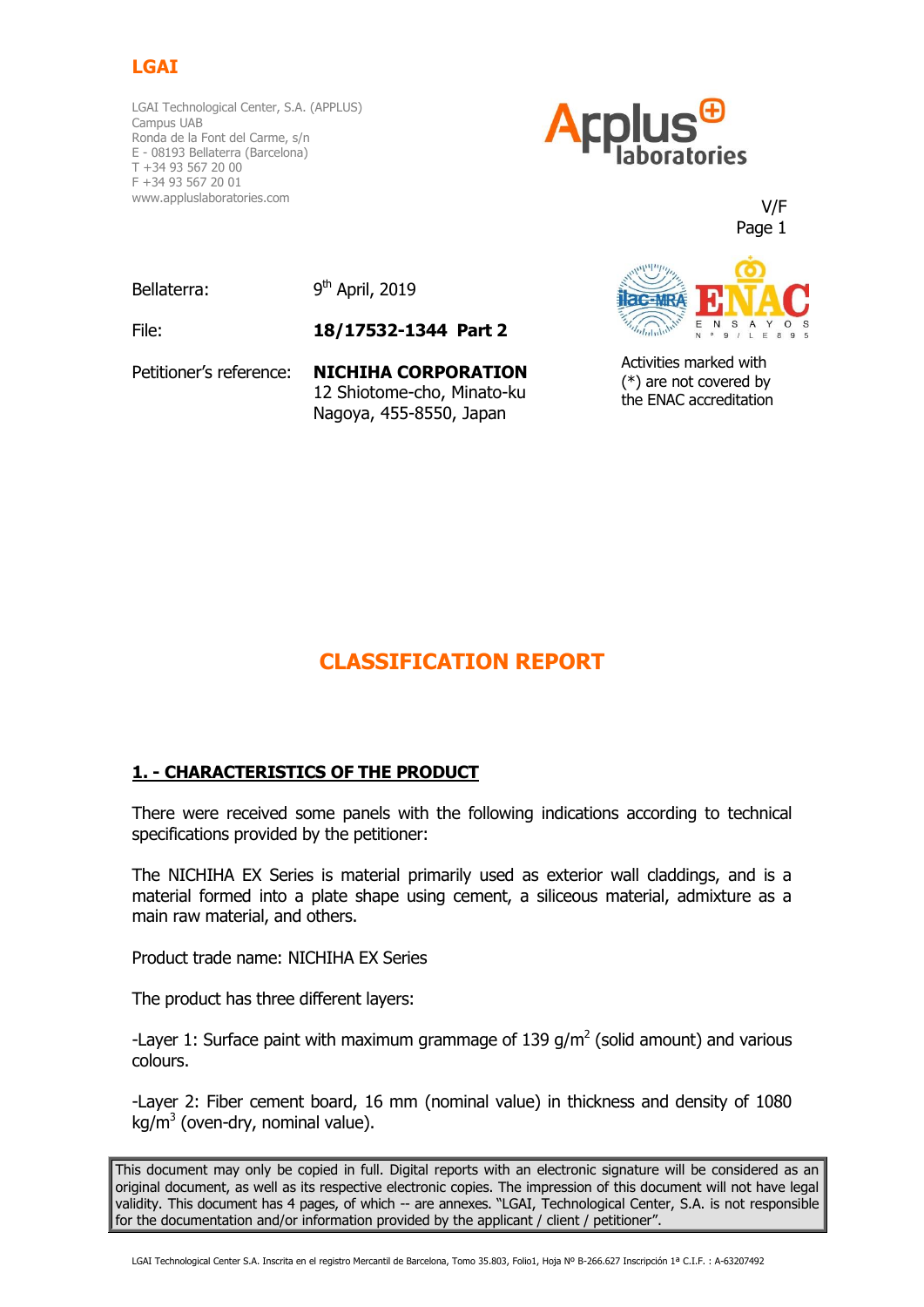

## File nº **18/17532-1344 Part 2** Page 2

-Layer 3: Backside paint with maximum grammage of 80  $g/m^2$  (solid amount) and transparent colour.

A compressible sealing strips (max.  $25g/m^2$  in gramme) is bonded onto the tongue which enables the panels to fit neatly together to form a weather resistant joint.

1. Fixing system:

Aluminium omega profiles were fixed to the standard substrate (Particleboard, not fire retardant treated according to UNE-EN 13238:2011) with screws. Timber subframes were fixed with screws on the aluminium omega profiles. Subframes were fixed to substrate.

The panels were fixed to the subframe with clips and screws.

- 2. Insulation: mineral wool panels, 20 mm thick, fixed to substrate through metallic fixation.
- 3. Waterproof material: Waterproof paper is installed over the insulation.

These constructive system components are installed with an air gap of approximately 20 mm between the inner skin of the panel and the exterior face of the insulation.

Manufacturer: NICHIHA CORPORATION. Address: 12 Shiotome-cho, Minato-ku, Nagoya, 455-8550, Japan.

# **2- CLASSIFICATION AND DIRECT APPLICATION FIELD**

This classification has been made in compliance with the procedures provided in Standard UNE-EN 13501-1:2007+A1:2010: "Classification in terms of the behaviour to fire of construction products and building elements. Part 1: Classification made from the data gathered during fire reaction tests".

## **2.1- Test Reports**

| Name of Laboratory        | Applus – LGAI                                      |
|---------------------------|----------------------------------------------------|
| <b>Name of Petitioner</b> | NICHIHA CORPORATION                                |
| Test Report Number        | 18/17532-1344 Part 1                               |
| Testing method            | UNE-EN ISO 1716:20111<br>UNE-EN 13823:2012+A1:2016 |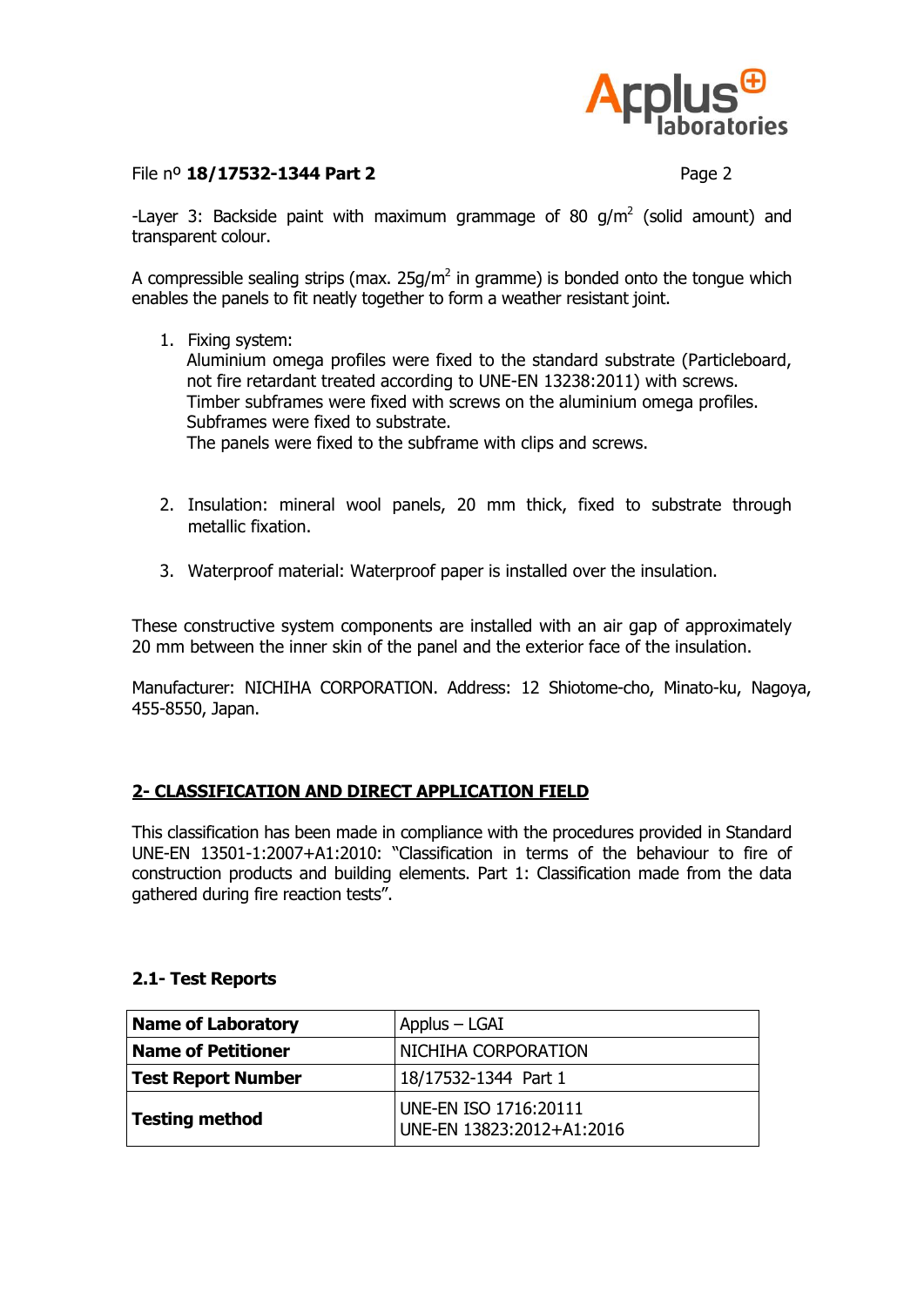

### File nº **18/17532-1344 Part 2** Page 3

## **2.2- Results of the Tests**

| <b>Test Method</b>                        | <b>RESULTS</b>                                       |                 |                                             |                   |  |  |  |
|-------------------------------------------|------------------------------------------------------|-----------------|---------------------------------------------|-------------------|--|--|--|
|                                           | <b>CRITERIA CLASS A2</b>                             | <b>Nº TESTS</b> | <b>AVERAGE</b>                              | <b>COMPLIANCE</b> |  |  |  |
| <b>UNE-ENISO</b><br>1716:20111            | $PCS \leq 4.0$ MJ/m <sup>2</sup> (1)                 |                 | 3.98 MJ/ $m^2$                              | <b>YES</b>        |  |  |  |
|                                           | $PCS \leq 3.0$ MJ/kg (3)                             |                 | 2.62 MJ/kg                                  | <b>YES</b>        |  |  |  |
|                                           | $PCS \leq 4.0$ MJ/m <sup>2</sup> (2)                 | 15              | 1.11 $MJ/m2$                                | <b>YES</b>        |  |  |  |
|                                           | $PCS \leq 4.0$ MJ/m <sup>2</sup> (1)                 |                 | 0.70 MJ/ $m2$                               | <b>YES</b>        |  |  |  |
|                                           | $PCS \le 3.0$ MJ/kg (4)                              |                 | 2.91 MJ/kg                                  | <b>YES</b>        |  |  |  |
| <b>UNE-EN</b><br>13823:2012<br>$+A1:2016$ | $FIGRA_{0.2 MJ} \leq 120 W/s$                        | 3               | 1.79                                        | <b>YES</b>        |  |  |  |
|                                           | $LFS <$ edge of the sample                           | 3               | <to edge<="" td=""><td><b>YES</b></td></to> | <b>YES</b>        |  |  |  |
|                                           | THR <sub>600s</sub> $\leq$ 7.5 MJ                    | 3               | 0.49                                        | <b>YES</b>        |  |  |  |
|                                           | <b>CRITERIA subclass 's1'</b>                        | <b>Nº TESTS</b> | <b>AVERAGE</b>                              | <b>COMPLIANCE</b> |  |  |  |
|                                           | SMOGRA $\leq$ 30 m <sup>2</sup> /s <sup>2</sup>      | 3               | 0.64                                        | <b>YES</b>        |  |  |  |
|                                           | TSP <sub>600s</sub> $\leq$ 50 m <sup>2</sup>         | $\overline{3}$  | 26.11                                       | <b>YES</b>        |  |  |  |
|                                           | <b>CRITERIA subclass 'd0'</b>                        | <b>Nº TESTS</b> | <b>AVERAGE</b>                              | <b>COMPLIANCE</b> |  |  |  |
|                                           | Fall of droplets/particles in<br>flames within 600 s | 3               | <b>NO</b>                                   | <b>YES</b>        |  |  |  |

(1) Non substantial external component

(2) Non substantial internal component

(3) Substantial component

(4) Product as a whole

# **CLASSIFICATION**

The product, NICHIHA EX Series, related to its fire reaction behaviour, is classified as:

| <b>Fire Behaviour</b> |   | <b>Smoke Production</b> |  |  | <b>Drops in flames</b> |
|-----------------------|---|-------------------------|--|--|------------------------|
|                       | - |                         |  |  |                        |

**Fire Reaction Classification: A2-s1,d0 This classification is only valid for the final conditions of use described** 

**in the present report.**

# **2.3- Field of application**(\*)

• The classification is only valid for the product characteristics shown, and may extend to the following parameters: